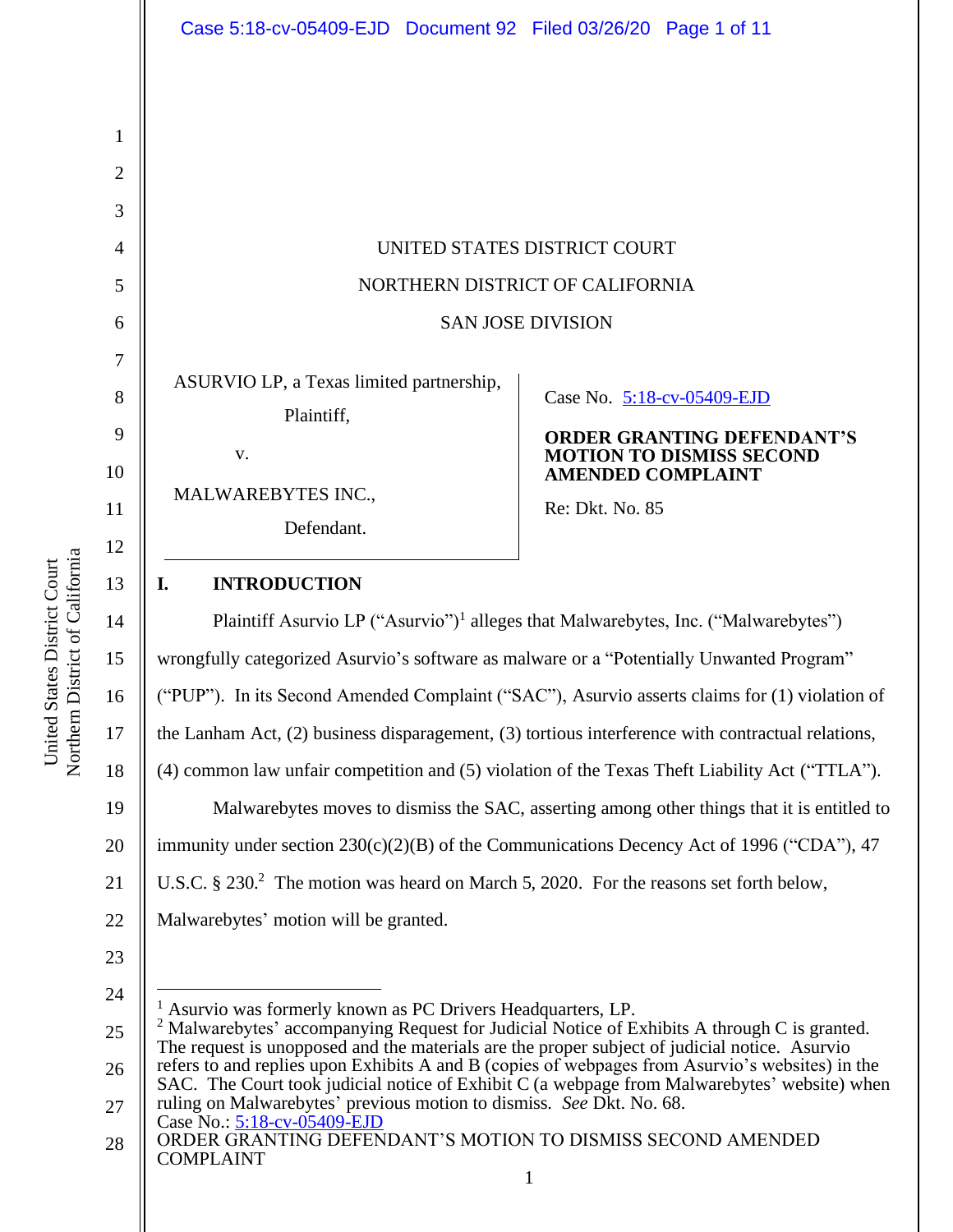# 1 2

3

4

5

6

7

8

9

10

11

12

13

14

15

16

17

18

19

20

21

22

# **II. BACKGROUND**<sup>3</sup>

"Asurvio provides premium full-service technical support services to consumers." SAC ¶ 2. Asurvio's services include: "(i) software solutions that work in real time in the background of the operating system to optimize processing and locate and install all missing and outdated software drivers; and (ii) technical support services for the removal of Spyware and Malware and all other facets of personal computer use." *Id*. Asurvio uses internet search and display marketing techniques that target customers. *Id*. A potential customer may install the software from the internet and then purchase a license from Asurvio. *Id*. Asurvio pays internet search engines a fee for every consumer click that results from a consumer's web search for Asurvio's services. *Id*.

Once a customer purchases Asurvio's software products, Asurvio's software executes "fixes" and provides the consumer access to telephone-based human assisted technical support. *Id*. If 14. Asurvio also provides "ongoing updates to new drivers as they are released by manufacturers, periodic and contextual optimizations as networking conditions change, as well as the ongoing assurance that comes from the availability of unlimited technical support regarding any issue paying customers may encounter, including the removal of Spyware/Malware." *Id*.

Defendant Malwarebytes is a software company that sells malware detection software designed to scan consumer's computers and to report to consumers in commercial advertisements or promotions any threats, PUPs, malware and viruses for de-installation. *Id*. ¶ 17. Malwarebytes gains customers by offering a free version of its software and upselling premium versions for purchase after scanning. *Id*. "Once the free version is downloaded and installed and the consumer scans his computer, Malwarebytes promotes its premium versions by allegedly identifying and quarantining alleged PUP and malware and their official websites." *Id*.

In October of 2016, Malwarebytes categorized all builds and releases of Asurvio's

- 23
- 24
- 25 26

DRIVER SUPPORT and DRIVER DETECTIVE software with a negative PUP rating and a

Case No.: 5:18-cv-05409-EJD 27 <sup>3</sup> The Background is a summary of the allegations in the SAC that are relevant to the issues raised in the motion to dismiss.

ORDER GRANTING DEFENDANT'S MOTION TO DISMISS SECOND AMENDED COMPLAINT 28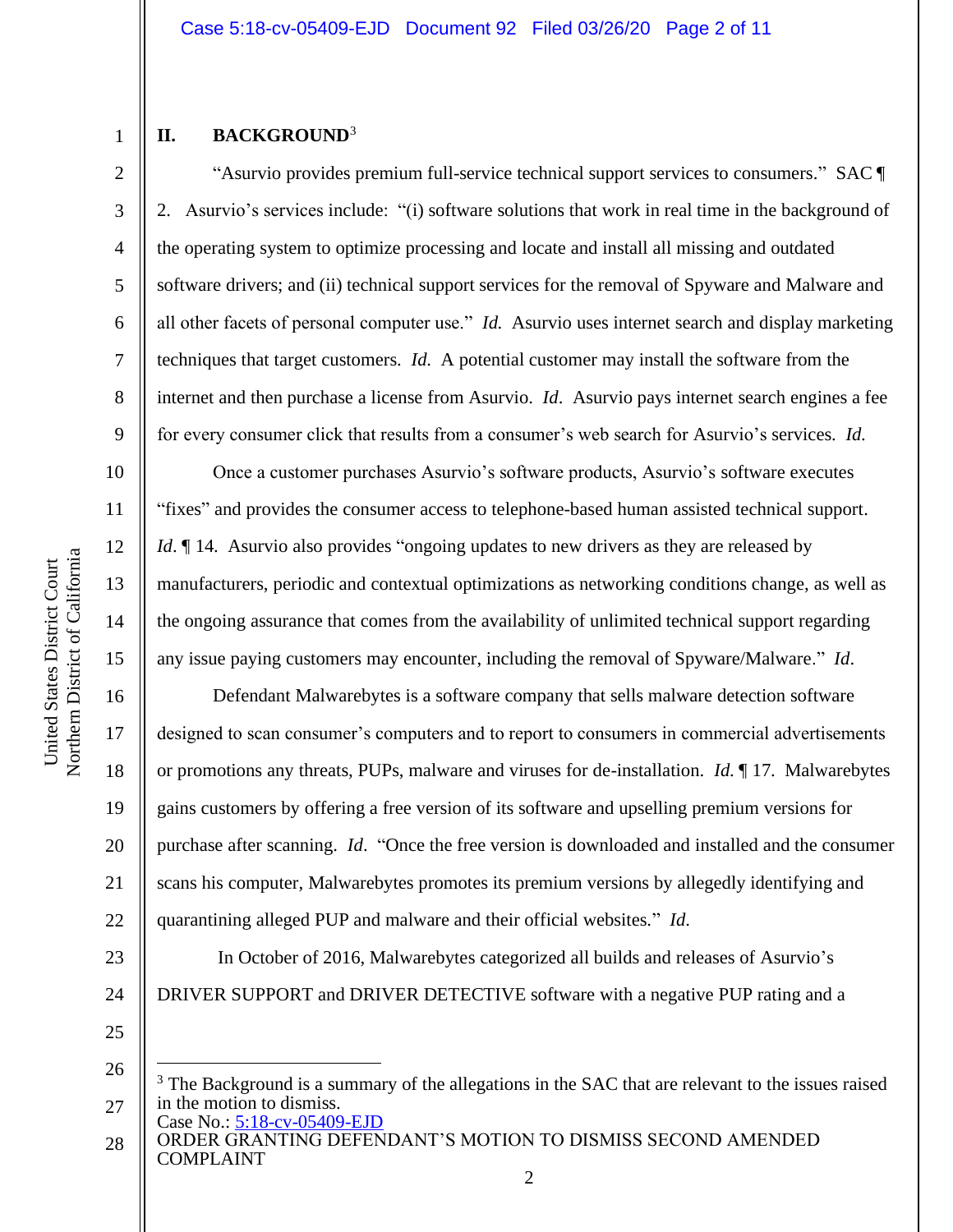security risk to Malwarebytes' customers. *Id*. ¶ 19. Asurvio's customers who also used Malwarebytes received regular warnings from Malwarebytes that all folders of Asurvio's software were "threats" quarantined on their computers that should be uninstalled. *Id*.

Upon learning about the negative categorization and warnings, Asurvio contacted Malwarebytes and provided the company with information regarding Asurvio's compliance with industry leading standards and requirements, including the Clean Software Alliance ("CSA") Guidelines, Microsoft and Google's standards and other anti-malware vendor certifications by McAfee and Symantec. *Id*. ¶ 20. Malwarebytes refused to delist the negative PUP rating for Asurvio's software and referred Asurvio to AppEsteem for third party certification. *Id*. ¶¶ 20-21. AppEsteem conducted tests and issued a "clean software certification" for the current and prior builds of Asurvio's software. *Id*. ¶ 21. Asurvio informed Malwarebytes of the certification and Malwarebytes delisted Asurvio's products. *Id*.

In August 2017, Asurvio began listing its technical support services in its boilerplate Driver Support Service Terms and Conditions of Use and Service" (hereinafter "Terms and Conditions"). *Id.*  $\P$  22 & n.1.<sup>4</sup> One of the listed services under "Access to Service Via Live Technical Support Assistance" is technical support for removing Spyware/Malware. *Id*. In January 2018, Asurvio learned that Malwarebytes had relisted Asurvio's products as PUPs and was barring customers from Asurvio's websites. *Id*. By letter dated February 1, 2018, Asurvio demanded that Malwarebytes remedy the situation. *Id*. ¶ 23. Malwarebytes never formally responded to the letter. *Id*.

1

2

3

4

5

6

7

8

9

10

11

12

13

14

Asurvio also learned that a Malwarebytes staff member identified as "Metallica" posted "Removal instructions for Driver Support" on Malwarebytes' message board forum. *Id*. ¶ 24. The post states that Asurvio's DRIVER SUPPORT product uses "intentional false positives" and advises consumers that the best way to uninstall DRIVER SUPPORT is to use Malwarebytes'

25

22

23

Case No.: 5:18-cv-05409-EJD 26 27 <sup>4</sup> SAC footnote 1 is a hyperlink to Asurvio's publicly available website where the Terms and Conditions are set out in full. The Court takes judicial notice of the Terms and Conditions.

ORDER GRANTING DEFENDANT'S MOTION TO DISMISS SECOND AMENDED COMPLAINT 28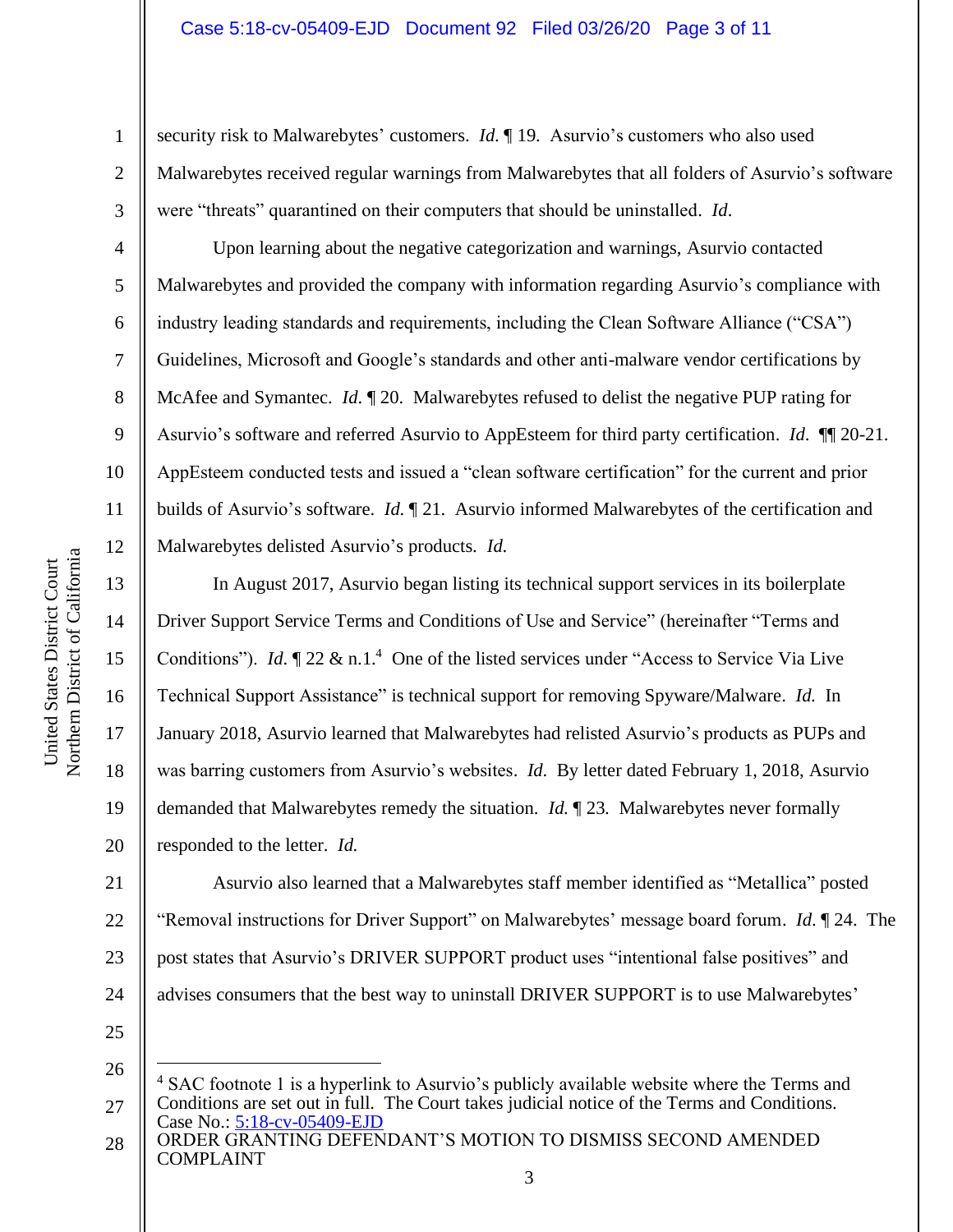#### Case 5:18-cv-05409-EJD Document 92 Filed 03/26/20 Page 4 of 11

software. *Id*. ¶ 24. Malwarebytes is allegedly responsible for other negative comments about Asurvio's products. Malwarebytes blog "moderators" identified as "Porthos" and "exile360" have described DRIVER SUPPORT as "a bogus program" and "unnecessary snake oil with no real utility" that typically does more harm than good. *Id*. ¶¶ 24-25 (citing to SAC Ex. 1). In response to a question about why Malwarebytes was listing DRIVER SUPPORT as a PUP, a Malwarebytes blog "moderator" posted that "Driver Updates" (which is a generic term to describe Asurvio's services) are a "pure scam," a "useless product" and "can damage your system to the point where a reinstall of Windows will be needed." *Id*. ¶ 25. Copies of these postings are attached to Asurvio's SAC.

Asurvio found another Internet site, www.botcrawl.com, with a post by a person named Sean Doyle that contained similar comments about DRIVER SUPPORT and instructions for removal. *Id*. ¶ 27. Asurvio alleges on information and belief that Sean Doyle receives monetary or in-kind benefits from Malwarebytes for each sales lead or software download generated from his post. *Id*. Asurvio alleges that Malwarebytes' statements about Asurvio's products are "categorically false." *Id*. ¶ 28.

Asurvio further alleges that Malwarebytes is wrongfully profiting from the use of Asurvio's products by redirecting clicks from Asurvio's website to Malwarebytes' website. *Id*. ¶ 29. "When a Malwarebytes free version software user opens a search engine in his own web browser and searches for DRIVER SUPPORT or ACTIVE OPTIMIZATION, Asurvio's ads or website links will prominently appear in the search engine results. However, instead of going directly to Asurvio's official website when clicking these links, it redirects consumers to the Malwarebytes website for the purpose of executing a Malwarebytes sale." *Id*. Asurvio characterizes this redirection as "click misappropriation." *Id*. ¶ 30.

24 25 26 Malwarebytes' motion to dismiss raises three main issues: (1) whether Malwarebytes is statutorily immune under CDA section  $230(c)(2)(B)$  for providing its users with security software that detects and filters Asurvio's driver update and system optimizer software as PUPs; (2)

- Case No.: 5:18-cv-05409-EJD
- ORDER GRANTING DEFENDANT'S MOTION TO DISMISS SECOND AMENDED COMPLAINT 4 28

1

2

3

4

5

6

7

8

9

10

11

12

13

14

15

16

17

18

19

20

21

22

23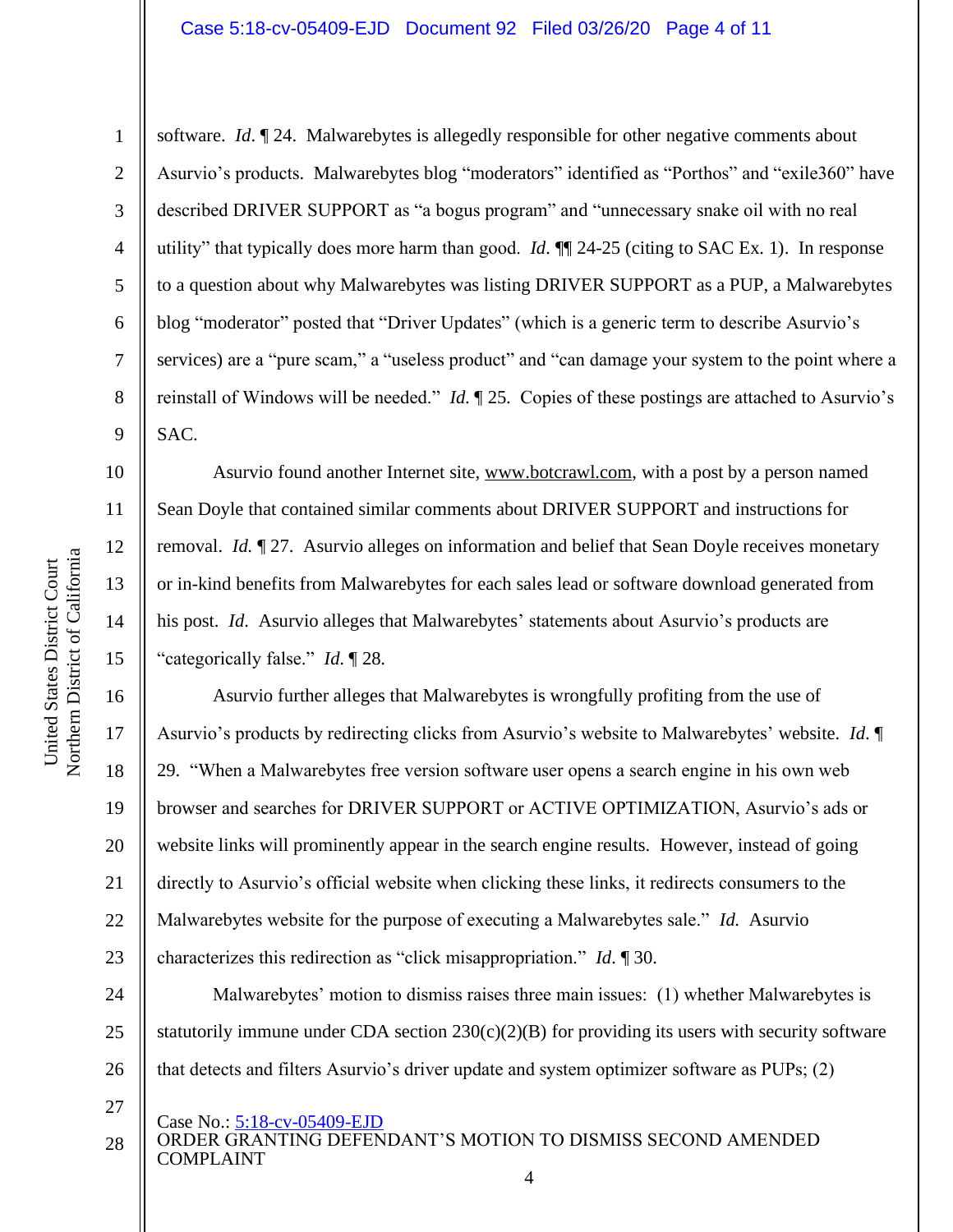whether Malwarebytes is statutorily immune under CDA section 230(c)(1) for statements made in an online forum that Malwarebytes hosts; and (3) even if Malwarebytes was not immune, whether Asurvio's claims for tortious interference, common law unfair competition, and TTLA claims should be dismissed for failure to state a claim.

1

2

3

4

5

6

7

8

9

10

11

12

13

14

15

16

17

18

19

20

21

#### **III. STANDARDS**

Federal Rule of Civil Procedure 8(a) requires a plaintiff to plead each claim with sufficient specificity to "give the defendant fair notice of what the . . . claim is and the grounds upon which it rests." *Bell Atl. Corp. v. Twombly*, 550 U.S. 544, 555 (2007) (internal quotations omitted). The factual allegations in the complaint "must be enough to raise a right to relief above the speculative level" such that the claim "is plausible on its face." *Id*. at 556-57. A complaint that falls short of the Rule 8(a) standard may be dismissed if it fails to state a claim upon which relief can be granted. Fed. R. Civ. P. 12(b)(6). "Dismissal under Rule 12(b)(6) is appropriate only where the complaint lacks a cognizable legal theory or sufficient facts to support a cognizable legal theory." *Mendiondo v. Centinela Hosp. Med. Ctr.*, 521 F.3d 1097, 1104 (9th Cir. 2008).

When deciding whether to grant a motion to dismiss, the court must generally accept as true all "well-pleaded factual allegations." *Ashcroft v. Iqbal*, 556 U.S. 662, 664 (2009). The court must also construe the alleged facts in the light most favorable to the plaintiff. *See Retail Prop. Trust v. United Bhd. of Carpenters & Joiners of Am.*, 768 F.3d 938, 945 (9th Cir. 2014) (providing the court must "draw all reasonable inferences in favor of the nonmoving party" for a Rule 12(b)(6) motion). However, "courts are not bound to accept as true a legal conclusion couched as a factual allegation." *Iqbal*, 556 U.S. at 678.

22 23 24 25 26 Also, the court usually does not consider any material beyond the pleadings for a Rule 12(b)(6) analysis. *Hal Roach Studios, Inc. v. Richard Feiner & Co.*, 896 F.2d 1542, 1555 n.19 (9th Cir. 1989). Exceptions to this rule include material submitted as part of the complaint or relied upon in the complaint, and material subject to judicial notice. *See Lee v. City of Los Angeles*, 250 F.3d 668, 688-69 (9th Cir. 2001); *see also Branch v. Tunnell*, 14 F.3d 449, 454 (9th

- 
- 28

27

Case No.: 5:18-cv-05409-EJD ORDER GRANTING DEFENDANT'S MOTION TO DISMISS SECOND AMENDED COMPLAINT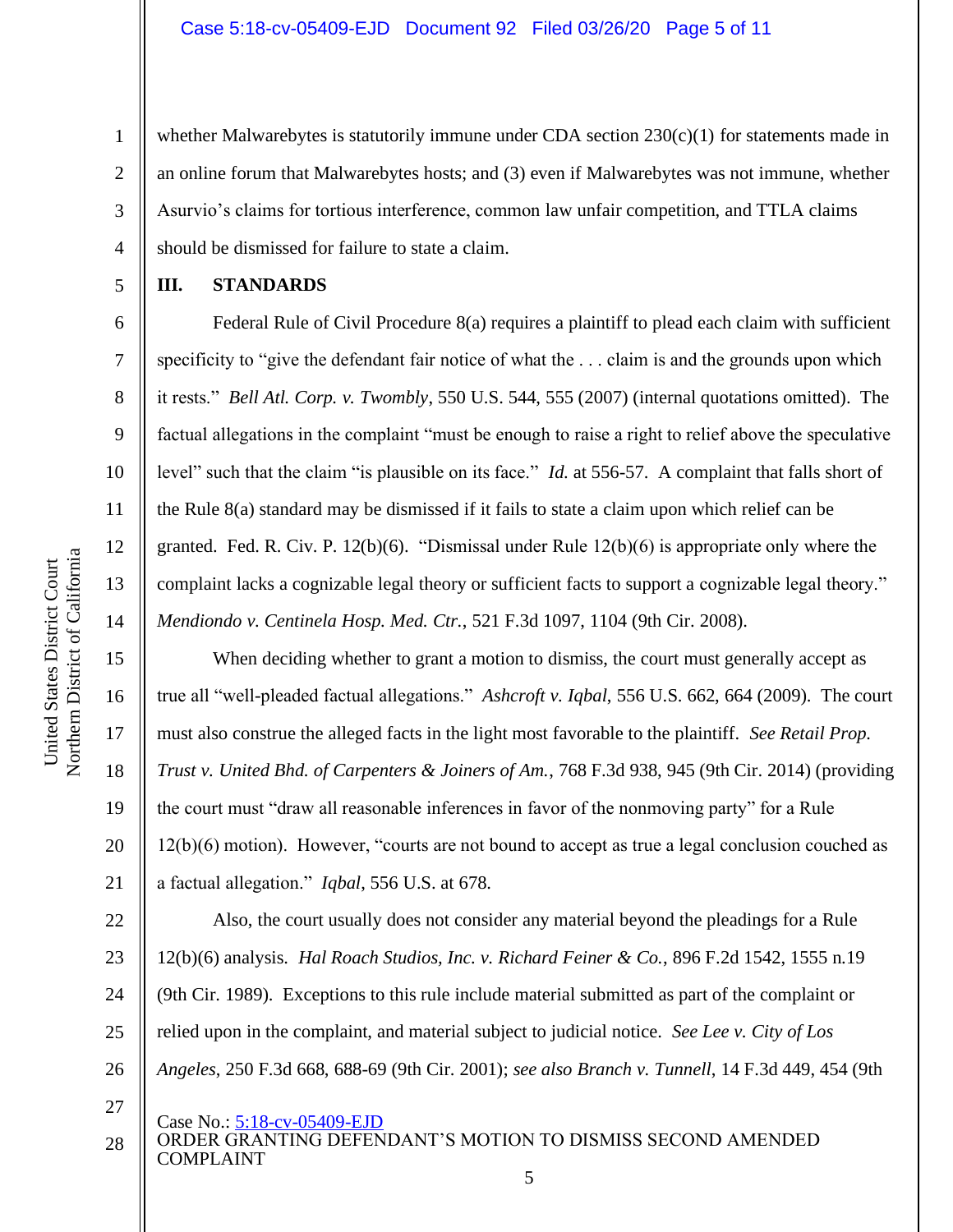Cir. 1994), *overruled on other grounds by Galbraith v. County of Santa Clara*, 307 F.3d 1119,

1127 (9th Cir. 2002) ("documents whose contents are alleged in a complaint and whose

authenticity no party questions, but which are not physically attached to the pleading, may be

considered in ruling on a Rule 12(b)(6) motion to dismiss").

- **IV. DISCUSSION**
- 

1

2

3

4

5

6

# **A. Section 230(c)(2)(B) Immunity**

Case No.: 5:18-cv-05409-EJD ORDER GRANTING DEFENDANT'S MOTION TO DISMISS SECOND AMENDED COMPLAINT 7 8 9 10 11 12 13 14 15 16 17 18 19 20 21 22 23 24 25 26 27 28 The central issue presented in Malwarebytes' motion to dismiss is whether the safe harbor provision of the CDA immunizes Malwarebytes from Asurvio's claims arising out of Malwarebytes' filtering software. The statute provides, in relevant part: (c) Protection for "Good Samaritan" blocking and screening of offensive material. . . (2) Civil liability No provider or user of an interactive computer service shall be held liable on account of... (B) any action taken to enable or make available to information content providers or others the technical means to restrict access to material described in paragraph (1). 47 U.S.C. § 230(c)(2)(B). The material that can be blocked under section  $230(c)(2)(B)$  includes "material that the provider or user considers to be obscene, lewd, lascivious, filthy, excessively violent, harassing, or otherwise objectionable, whether or not such material is constitutionally protected[.]" *Id.*  $\S 230(c)(2)(A)$ . The statute defines "interactive computer service" to mean "any information service, system, or access software provider that provides or enables computer access by multiple users to a computer server, including specifically a service or system that provides access to the Internet and such systems operated or services offered by libraries or educational institutions." *Id.* § 230(f)(2). The statute defines "access software provider" to mean "a provider of software (including client or server software), or enabling tools that do any one or more of the following: (A) filter, screen, allow, or disallow content; (B) pick, choose, analyze, or digest content; or (C) transmit, receive, display, forward, cache, search, subset, organize, reorganize, or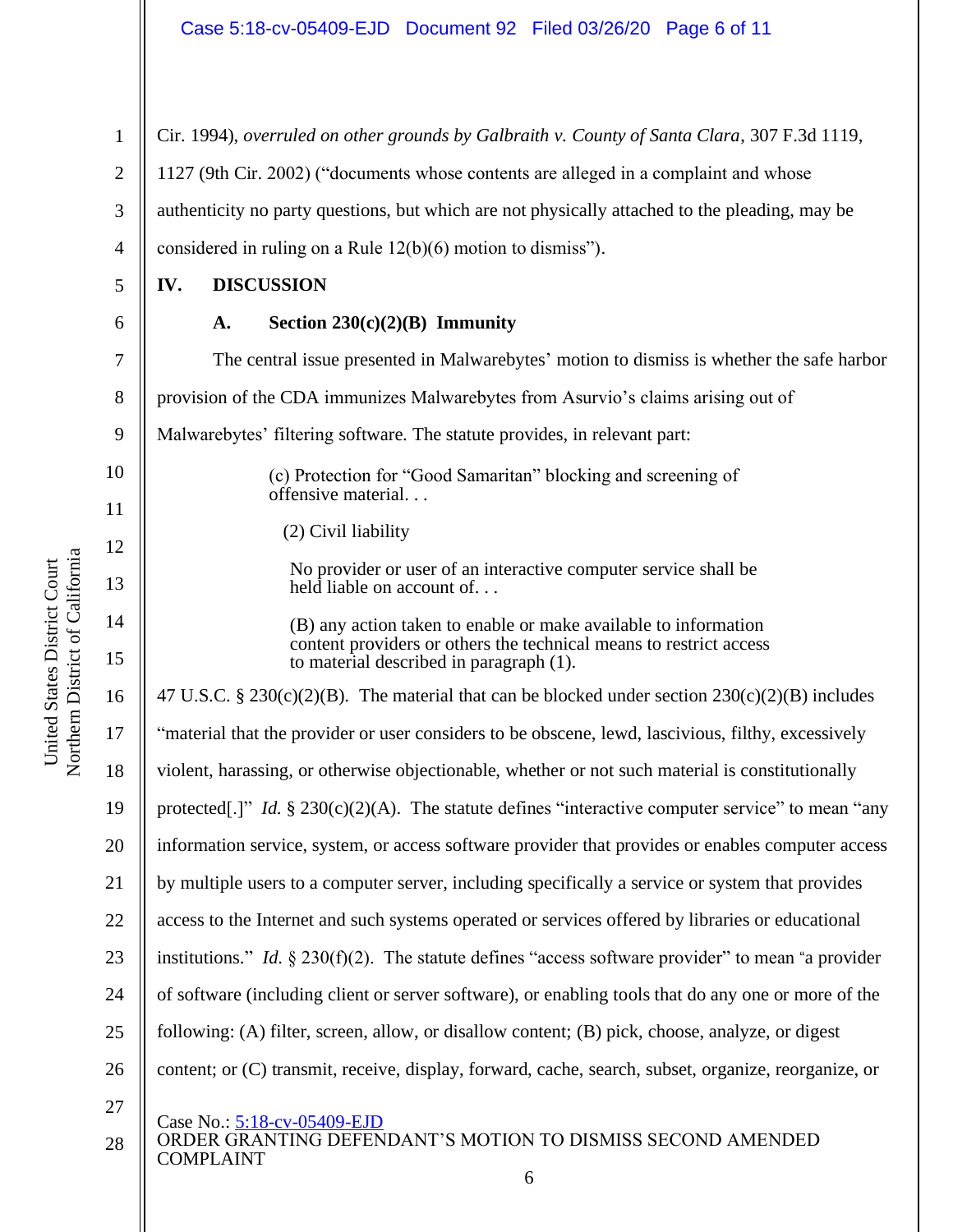1 2 3 4 5 6 7 8 9 10 11 12 13 14 translate content." *Id*. § 230(f)(4)(A)-(C). "Thus, a provider of software or enabling tools that filter, screen, allow, or disallow content that the provider or user considers obscene, lewd, lascivious, filthy, excessively violent, harassing, or otherwise objectionable may not be held liable for any action taken to make available the technical means to restrict access to that material, so long as the provider enables access by multiple users to a computer server." *Zango, Inc. v. Kaspersky Lab, Inc.*, 568 F.3d 1169, 1173 (9th Cir. 2009). Internet users and software providers have discretion to determine what online material is "otherwise objectionable." *Id*. at 1175. Congress enacted these provisions "to encourage the development of technologies which maximize user control over what information is received by individuals, families, and schools who use the Internet" and to "remove disincentives for the development and utilization of blocking and filtering technologies." 47 U.S.C. § 230(b)(3), (4). Section 230 immunity applies to business torts. *Id*. at 1177 (citing *Perfect 10, Inc. v. CCBill, LLC*, 488 F.3d 1102, 1108, 1118-19 (9th Cir. 2007) (holding that CDA §230 immunity applies to state unfair competition and false advertising actions)).

15 16 17 18 19 20 21 22 23 24 The breadth of the immunity available to software providers under CDA is not limitless. *Enigma Software Group USA, LLC v. Malwarebytes, Inc.*, 946 F.3d 1040, 1045 (9th Cir. 2019). In that case, Enigma alleged that its spyware detection software was being blocked by the same defendant here, Malwarebytes. Enigma brought an action against Malwarebytes, claiming that Malwarebytes used its PUP-modification process "to advance a 'bad faith campaign of unfair competition' aimed at 'deceiving consumers and interfering with [the plaintiff's] customer relationships.'" *Id*. at 1048. This Court granted Malwarebytes' motion to dismiss finding that Malwarebytes was immune under section  $230(c)(2)$  on all of Enigma's claims. On appeal, the Ninth Circuit reversed, holding that section 230(c)(2) "does not provide immunity for blocking a competitor's program for anticompetitive reasons." *Id*. at 1052.

26 Here, Malwarebytes contends that section  $230(c)(2)(B)$  immunizes it from liability for any of Asurvio's claims arising out of its filtering software because it is a user and provider of an

- Case No.: 5:18-cv-05409-EJD
- ORDER GRANTING DEFENDANT'S MOTION TO DISMISS SECOND AMENDED COMPLAINT 28

25

27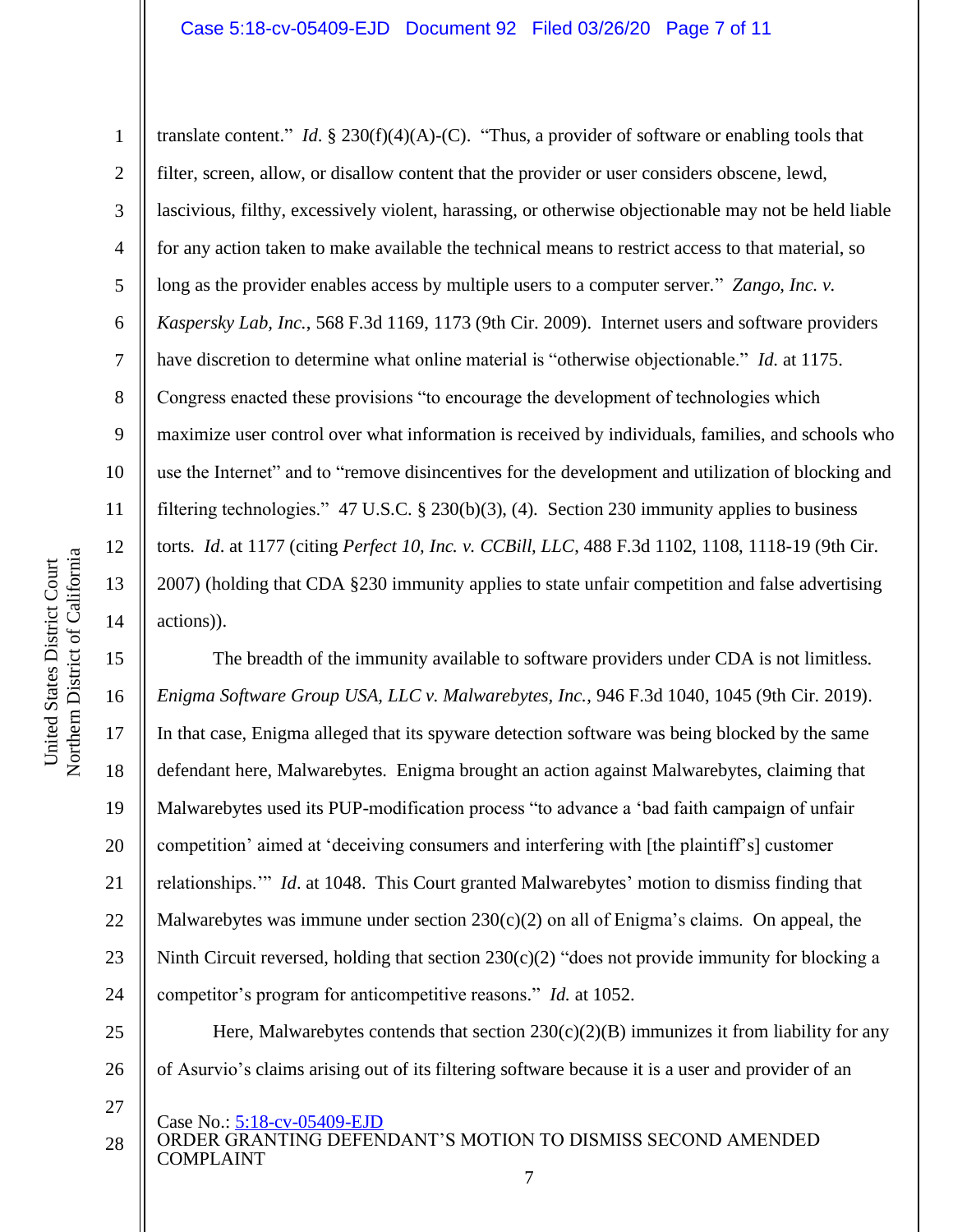#### Case 5:18-cv-05409-EJD Document 92 Filed 03/26/20 Page 8 of 11

1

2

3

4

5

interactive computer service ("ICS") that provides the technical means to restrict access to material that Malwarebytes or its users consider objectionable. As such, Malwarebytes argues that it satisfies the statutory requirements for immunity and that Asurvio cannot plead around the immunity. In response, Asurvio contends that the immunity does not apply because just as in *Enigma*, Malwarebytes is blocking Asurvio's programs for anticompetitive reasons.

6 7 8 9 10 11 12 13 14 15 16 17 18 19 20 21 22 23 24 25 The Court finds that the limitation to section 230(c)(2)(B) immunity recognized in *Enigma* does not apply to this case. In *Enigma*, the parties were "direct competitors" who sold "computer security software nationwide." *Id.* at 1047-48. Security software providers "help users identify and block malicious or threatening software, termed malware, from their computers." *Id*. at 1047. Each software security provider "generates its own criteria to determine what software might threaten users." *Id*. Asurvio, by contrast, is not a computer security software provider; it does not sell malware detection software designed to scan a computer and report PUPs. Rather, Asurvio sells driver update software. Asurvio's software programs "work in real time in the background of the operating system to optimize processing and locate and install all missing and outdated software drivers." SAC ¶ 2. Asurvio does not allege that its DRIVER SUPPORT or ACTIVE OPTIMIZATION programs provide any anti-spyware or anti-malware functionality as Malwarebytes does. Instead, Asurvio alleges that among the services listed in its Terms and Conditions is "technical support services for the removal of Spyware and Malware." SAC ¶¶ 2, 22. Notably, this service, which appears in the fine print of the boilerplate Driver Support Terms and Conditions, is apparently a secondary value added service that is only available "Via Live Technical Support Assistance" and is limited to removal of Spyware and Malware (SAC  $\mathcal{T} \& n, 1$ ); Asurvio does not allege that its software programs identify and classify Spyware and Malware as a primary feature. Asurvio's technical support service is thus significantly dissimilar from computer security software like Malwarebytes' that once installed, automatically identifies and blocks Spyware and Malware.

26 27 Asurvio next asserts that the parties are direct competitors because both offer software

Case No.: 5:18-cv-05409-EJD

ORDER GRANTING DEFENDANT'S MOTION TO DISMISS SECOND AMENDED COMPLAINT 28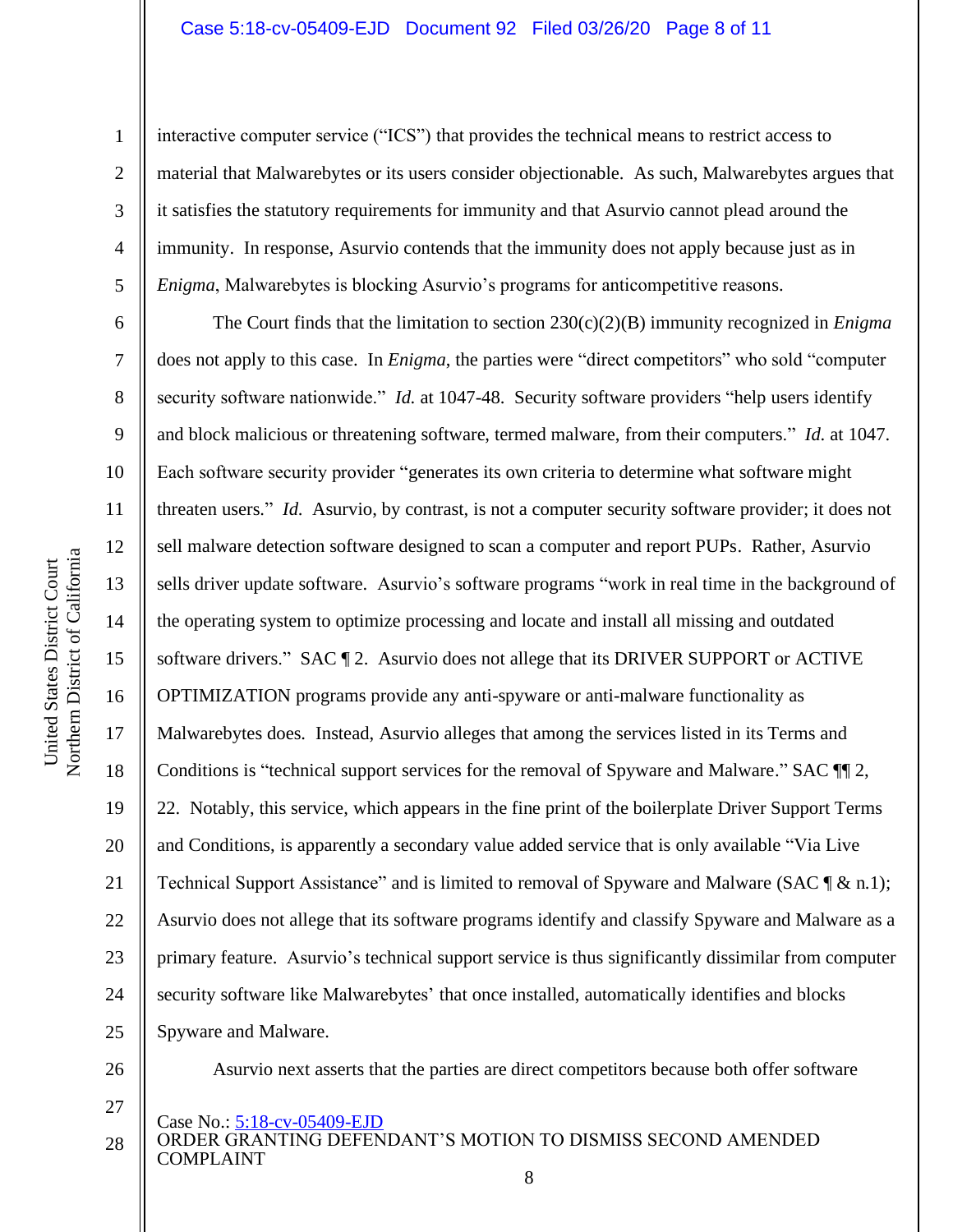#### Case 5:18-cv-05409-EJD Document 92 Filed 03/26/20 Page 9 of 11

Northern District of California Northern District of California United States District Court United States District Court

12

13

14

15

16

17

18

19

20

21

22

23

24

25

26

27

1

2 3 4 5 6 7 8 9 10 11 services "to assist in the overall performance of individual computers" and both sell to "self-help" computer users. SAC ¶ 18. These users, according to Asurvio, "want their computers to run faster, whether as the result of maintaining appropriate drivers, optimizing various settings, combatting malware or viruses, applying other solutions, or likely a combination thereof. " Pl.'s Opp'n 5. Asurvio also relies on a post by a Malwarebytes message board "Expert" to show that Malwarebytes recognized Asurvio as a competitor. This "Expert" allegedly said that "Malwarebytes could provide the same technical support services offered by Asurvio." SAC ¶ 18. If the Court were to accept Asurvio's argument, then any developer of performance optimizing software designed for "self-help" computer users could potentially plead around the broad immunity granted by section  $230(c)(2)(B)$  and render the statutory immunity meaningless. Asurvio does not allege, and cannot plausibly allege, that the parties are direct competitors.

Accordingly, all of Asurvio's claims predicated on Malwarebytes' filtering are subject to dismissal without leave to amend.

### **B. Immunity Under Section 230(c)(1)**

Under CDA section  $230(c)(1)$ , "[n]o provider or user of an interactive computer service shall be treated as the publisher or speaker of any information provided by another information content provider." 47 U.S.C.  $\S 230(c)(1)$ . An interactive computer service is "any information service, system, or access software provider that provides or enables computer access by multiple users to a computer server, including specifically a service or system that provides access to the Internet and such systems operated or services offered by libraries or educational institutions." 47 U.S.C. § 230(f)(2). "[T]he most common interactive computer services are websites." *Fair Hous. Council of San Fernando Valley v. Roommates.Com*, 521 F.3d 1157, 1162 n.6 (9th Cir. 2008); *see also Kimzey v. Yelp! Inc.*, 836 F.3d 1263, 1268 (9th Cir. 2016) (observing that websites are quintessential interactive computer services)).

Malwarebytes contends that it is immune under section  $230(c)(1)$  for the postings on its online forum because there are no facts pleaded showing that Malwarebytes was the content

- Case No.: 5:18-cv-05409-EJD
- ORDER GRANTING DEFENDANT'S MOTION TO DISMISS SECOND AMENDED COMPLAINT 28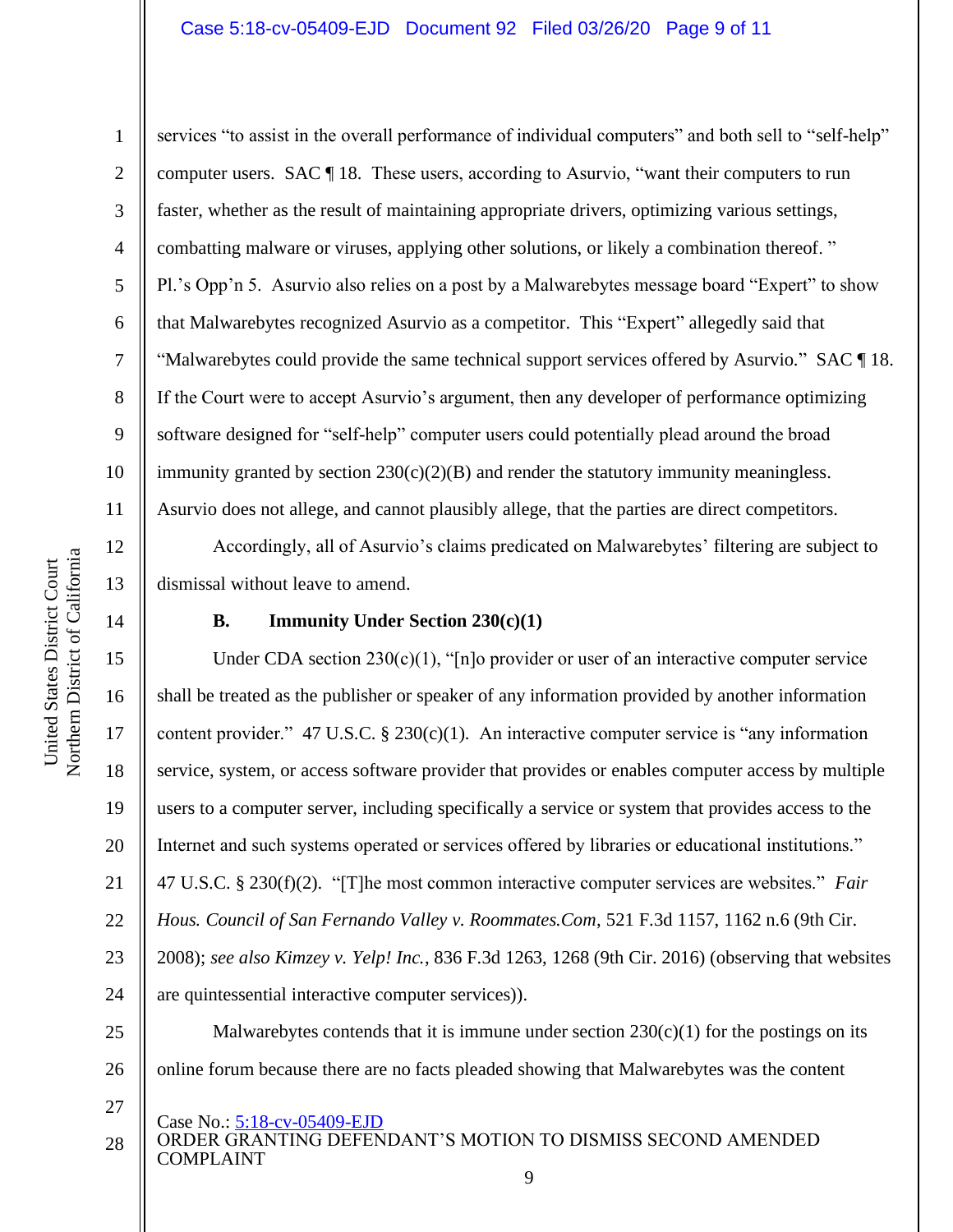#### Case 5:18-cv-05409-EJD Document 92 Filed 03/26/20 Page 10 of 11

9 10 11

1

2

3

4

5

6

7

8

12

13

14

15

16

17

18

19

20

21

22

23

provider. More specifically, Malwarebytes contends that Asurvio has failed to plead facts showing that "Porthos" and "exile360" are forum "moderators," much less any facts showing they had any express or implied authority to speak on Malwarebytes' behalf. Asurvio counters that the forum identifies "Porthos" as a "Trusted Advisor" and "exile360" as an "Expert" (SAC Ex. 1), and that these titles and the content of their posts suggest the posts were made on Malwarebytes' behalf.

It is possible that Malwarebytes designated "Porthos" as a "Trusted Advisor" or "exile360" as an "Expert." The mere possibility that Malwarebytes did so, however, is insufficient to support Asurvio's claims. The SAC must state sufficient facts to support a plausible inference that Malwarebytes is responsible for the "Trusted Advisor" and "Expert" designations, and further that Malwarebytes is responsible for the content of the posts made by "Porthos" and "exile360." Asurvio has failed to do so. Section  $230(c)(1)$  immunity applies to the alleged negative statements appearing on Malwarebytes' forum.

#### **C. Additional Grounds for Dismissal**

As discussed above, Malwarebytes is immune from suit under the CDA. Even if the immunity did not apply, all of Asurvio's claims are subject to dismissal for failure to state a claim. Much of the Court's rationale for dismissing these claims is captured in the Order Granting Defendant's Motion to Dismiss (Dkt. No. 68) and will not be restated fully here. In brief, the Lanham Act and business disparagement claims fail as a matter of law because Asurvio has failed to allege sufficient facts to show that the statements at issue (*e.g.* that Asurvio's products are PUPS, use "false positives,"<sup>5</sup> are "bogus," a "scam," "snake oil") are verifiably false rather than subjective opinions. Asurvio's allegation that the statements are "categorically false" (SAC [28) is conclusory and need not be accepted as true. *ZL Techs, Inc. v. Gartner, Inc.*, 709 F. Supp. 2d

24

Case No.: 5:18-cv-05409-EJD 27 evaluation. An older version of a program might be fully functional, and therefore not "need" updating.

ORDER GRANTING DEFENDANT'S MOTION TO DISMISS SECOND AMENDED COMPLAINT 28

<sup>25</sup> 26 5 In its Opposition, Asurvio claims that whether its software initiates a "false positive" means whether "a driver needs to be updated when it is already updated." Opp'n 9. Whether a driver "needs" to be updated or is "already" updated, however, is to some extent an inherently subjective